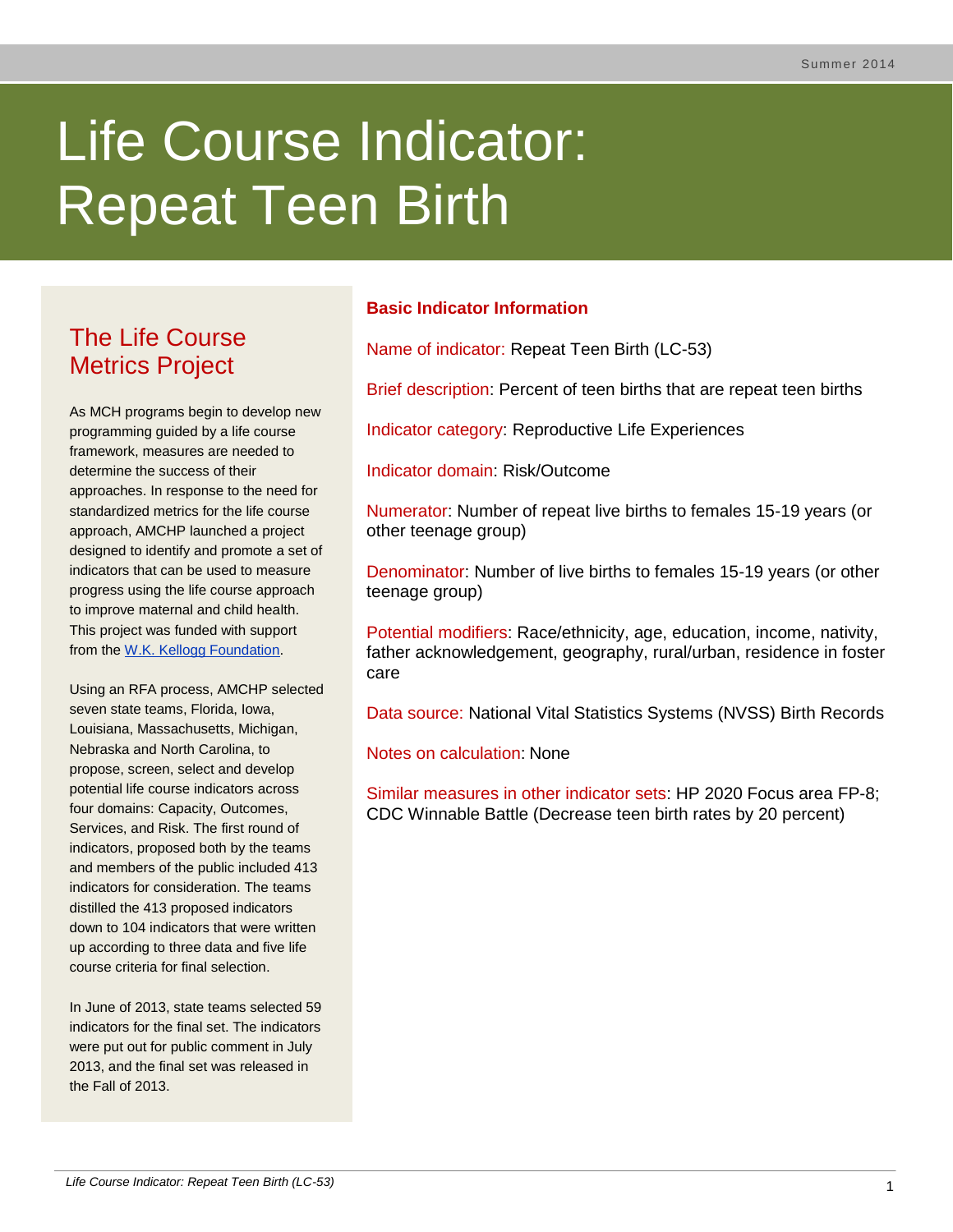# **Life Course Criteria**

#### *Introduction*

The United States celebrates continued declines in its teen pregnancy rate, however disparities, especially by race and ethnicity, persist. Through the targeted promotion of effective interventions that delay initiation of early sexual activity and increase the effective use of contraceptive methods, the Centers for Disease Control and Prevention (CDC) has deemed continued declines in teen pregnancy as a "Winnable Battle"(1). However, repeat teen birth, within teen childbearing, presents unique challenges (as well as opportunities): according to the CDC, approximately one in five teen births is a repeat teen birth. Adolescents who experience a repeat teen pregnancy are more likely to have been younger at sexual debut, have lower educational expectations, be out of school or not a high school graduate, and unemployed (7,8). These risk factors are magnified by the fact that the repeat teen pregnancy reduces the teen's ability to become self-sufficient and improve her and her children's socioeconomic future.

National, state and community efforts to reduce teen pregnancy can have strong downstream impacts on the health of our nation's adolescents. Programs that target high-risk communities and address the 'whole adolescent' through positive youth development, social empowerment and taking into account interrelated challenges and risk factors have tremendous potential. These programs can help reduce individual risk exposure while steering youth on trajectories for educational attainment and self-fulfillment. While preventing the initial pregnancy is the primary focus of teen pregnancy and repeat pregnancy prevention initiatives, teen pregnancy and parenting support services for youth as well as contraceptive methods initiated immediately postpartum hold promise for teen mothers and fathers. MCH programs and partners have numerous access points to achieve the aims of keeping teen parents on positive trajectories and preventing subsequent teen births.

#### *Implications for equity*

In the United States, repeat teen birth rates have been declining since 1990 but disparities still remain (2). According to preliminary 2011 data, the overall proportion of teen births that were repeat teen births in the nation was 18.4 percent. This proportion varied by race and Hispanic origin: 20.9 percent for non-Hispanic Black, 20.8 percent for Hispanic, 19.6 percent for American Indian or Alaska Native, 17.4 percent for Asian or Pacific Islander, and 14.8 percent for non-Hispanic White females (3). An estimated 19 percent of teen mothers (range 12 to 49 percent) experienced a subsequent pregnancy within 12 months and 38 percent (range 28 to 63 percent) experienced a subsequent pregnancy within 24 months (4,5). In 2010, repeat teen childbearing was typically lowest in the Northeast and highest in the South and Southwest (6).

A repeat teen birth is more likely to occur if the teen mother was younger at sexual debut and first birth, has lower educational expectations, intended her first birth, is living with a husband/partner, did not graduate high school after her first birth, and was unemployed or not enrolled in school after her first birth (7,8). Many of these characteristics are inherently associated with poverty and disinvested communities. Poverty has significant systematic effects on the occurrence and distribution of teen childbearing across populations. Unfavorable community and family socioeconomic influences that may result from poverty and increase the risk of teen pregnancy include exposure to single-parent homes at age 14, low educational attainment of the teen's parent(s), having a mother who gave birth as a teenager, family disorganization, residence in disinvested communities with limited employment opportunities and availability of affordable and comprehensive health care, neighborhood physical disorder, and neighborhood-level income inequality (3,9-17).

#### *Public health impact*

In 2010, teen childbearing cost U.S taxpayers approximately \$9.4 billion for increased health care, public assistance, and foster care and contributed to lost tax revenue due to lower educational attainment and income among teen mothers and fathers as well as increased incarceration rates among children of teen parents (18,19).

Repeat teen pregnancy reduces the teen's ability to become self-sufficient and improve her and her children's socioeconomic future (20,21). Relative to women with first teen births, women with repeat teen births are less likely to receive prenatal care, complete school, work or maintain economic self-sufficiency, and have school-ready children. Repeat teen mothers are also more likely to have a preterm delivery, receive welfare, and have children with emotional and behavioral problems (4).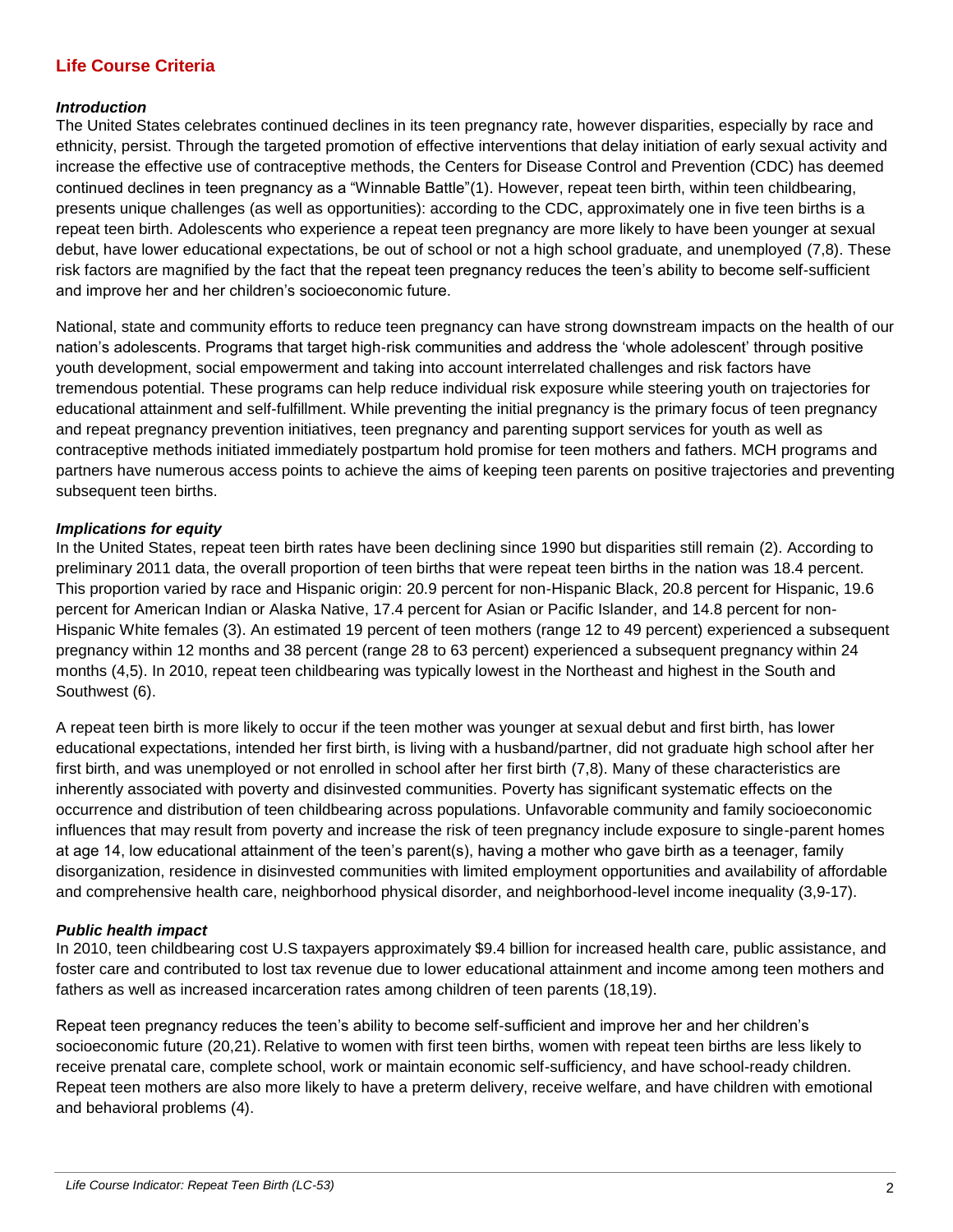Preventing initial pregnancies is critical to reducing subsequent births to teens. Few teen pregnancy prevention programs have been adequately evaluated. In general, the most successful programs that work to reduce the first pregnancy, combine sexuality education with youth development activities and are initiated for adolescents at a young age (6,22). The most successful programs that aim to prevent or delay subsequent births are those that combine services for the adolescent mother and her child and those with follow-up of young mothers for at least two years (e.g. home visits by nurses) (6, 24, 23).

The effectiveness of programs to reduce repeat teen births, directly or indirectly, depends on the type of program or policy intervention. Interventions that target sexual beliefs and behaviors at the individual level (e.g. age at first sex, number of partners, and use of contraception) have greater potential of reducing teen births than those aimed at addressing risk factors at the community (e.g. violence and other forms of community social disorganization) or family (e.g. family structure, dynamics, and education) levels (20). Evaluations of programs that target repeat births have yielded mixed results (4). Those with significant findings had little to modest impact on adolescent sexual and contraceptive behavior in entire study populations or in subgroups (4). Several shortcomings of assessing effectiveness of these programs have been noted including the inability to determine whether observed modest impacts could be sustained over long periods of time, paying little or no attention to community- and family-level socioeconomic predictors of adolescent childbearing, and having no focus on male involvement or inclusion of males in interventions (22, 27).

Greater reductions in teen childbearing are expected to occur with the implementation of health care policies including the expansion of access to Medicaid family planning services and the *Patient Protection and Affordable Care Act* of 2010, which aims to improve access to and quality of health care services in the United States (24,25). For example, some states are currently considering partnerships with their Medicaid offices to enable immediate insertion of postpartum longacting reversible contraceptives after delivery. South Carolina made such an update to its Medicaid coverage policy in 2012 (26).

# *Leverage or realign resources*

Efforts to reduce repeat teen births have great potential to leverage and realign resources in a variety of sectors including the education, Medicaid, home visiting, and social welfare sectors. High school dropout rates are higher among teen mothers than teenagers without children. By not having a high school diploma or equivalent, teen parents may change their life course trajectory towards unfavorable health and socioeconomic circumstances for themselves and their children. Given the strong association of early sexual intercourse with other risk-taking behaviors, schools have implemented and supported education and service programs such as positive youth development programs (e.g. sex education and workforce development programs) that foster resiliency in youth to help reduce school dropout rates and teen pregnancies (6, 27). In many instances these programs are the result of partnerships between schools, community organizations, and state or community maternal, child, and adolescent health programs.

In the United States, Medicaid covers the cost of more than 66 percent of deliveries among teenagers, which is greater than the percentage among women 20 to 24 years of age (52.8 percent) (28). To help decrease the number of unplanned pregnancies and births paid for by Medicaid, Medicaid agencies provide family planning waivers to states to enable them to serve women otherwise ineligible for Medicaid, many of whom are teenagers. As of 2013, 31 states have obtained federal approval to extend Medicaid eligibility for family planning services to individuals who would otherwise not be eligible (29).

Many detrimental socioeconomic, behavioral, and health factors that face teen mothers and their children call for important resources and services that teen mothers may not be able to afford or access. The Maternal Infant, and Early Childhood Home Visiting program, administered by the Health Resources and Services Administration (HRSA) with the Administration for Children and Families (ACF), provides services to priority populations including adolescent teenage mothers and their children to reduce the incidence of repeat pregnancy and birth and adverse health conditions (6,24,30,31). Home visiting, which is available to pregnant women, new mothers, and children (eligibility differs by home visiting program model), attempts to mitigate many consequences of teen births that adversely affect the teen mother and her child.

Children born to teen mothers are more likely to enter foster care and interact with the judicial system than other children. Further, youth who have ever lived in foster care are more likely to engage in risky behaviors that may lead to arrests and teen pregnancies than other individuals. Adolescents who age out of foster care are at increased risk of experiencing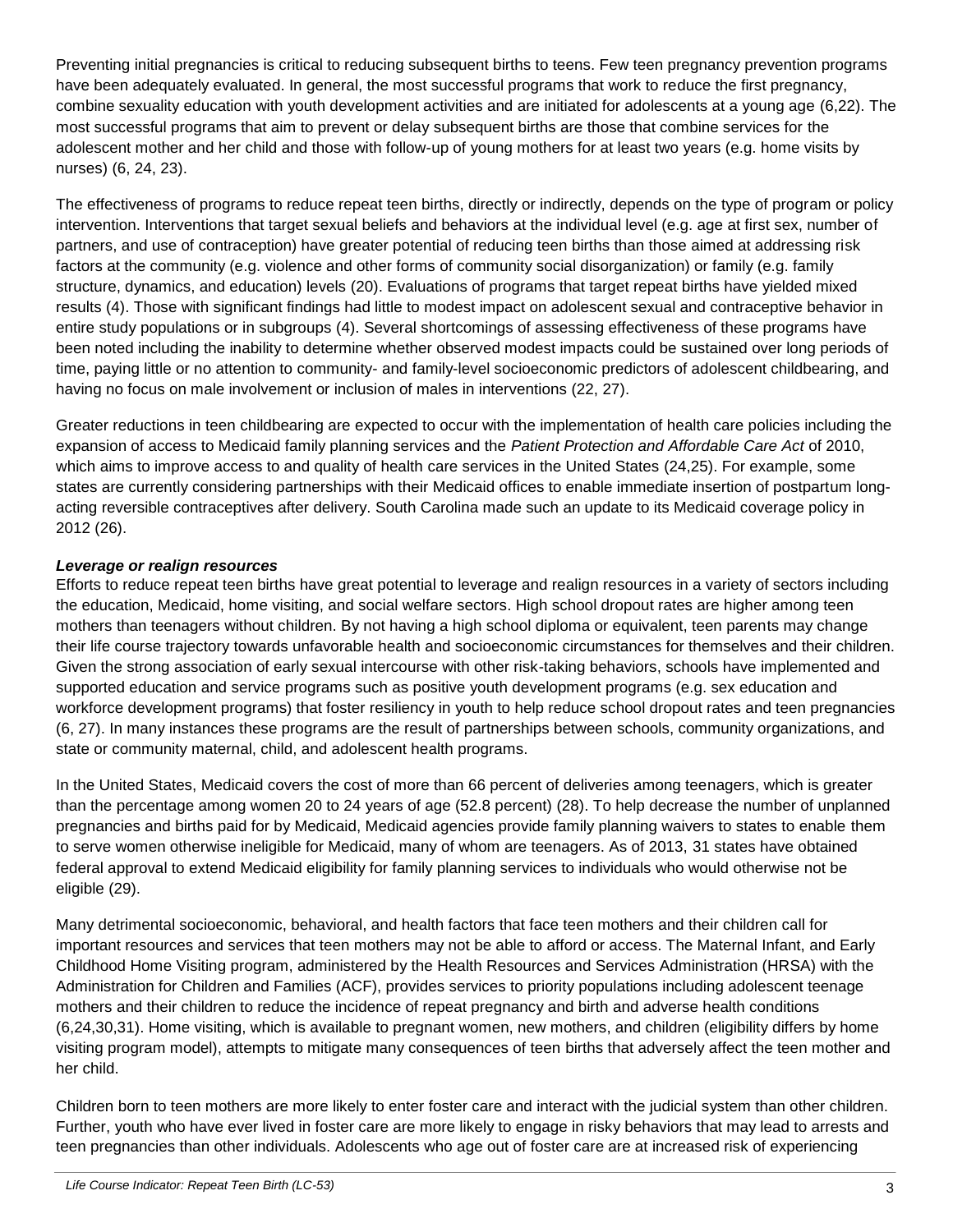several hardships including homelessness, unemployment, and criminal activity (12). Ongoing partnerships and efforts between the foster care and juvenile justice systems along with the National Campaign to Prevent Teen and Unplanned Pregnancy have been promoted (32).

### *Predict an individual's health and wellness and/or that of their offspring*

Teenage pregnancy and parenting are risk factors for poor medical and psychosocial outcomes for teen mothers, fathers, and their infants (6). As described previously, teen childbearing is associated with other adolescent risk-taking behaviors, calling into importance the integration of teen pregnancy prevention programs with positive youth development opportunities. Males, racial/ethnic minority groups, older teens, individuals who enter puberty early and are more physically developed, teens who abuse alcohol and drugs, and those who were sexually abused are more likely to engage in behaviors that lead to early childbearing than their counterparts (33). Furthermore, teen childbearing also is a risk-factor for further later disruptions in an individual's life course. While many teen mothers are able to complete high school education at a later time, (26,34,35) teens who do no return to school soon after giving birth are at much greater risk of becoming pregnant again within 15 months (26). Teen childbearing also impacts the wellness of teenage fathers. Teen fatherhood is correlated with low educational attainment, limited earnings, substance abuse and trouble with the law. Many do not maintain a long-term relationship with the teenage mother or their child or frequently do not provide most of their child's shelter, food, or clothing (26). Providing and collecting child support is a major issue that frequently involves the legal system.

Some of the mental health consequences of teen childbearing are also of great importance. Depression is a common occurrence for young women who bear children during adolescence (6). Maternal depression has been associated with negative maternal-child interactions and subsequent behavioral abnormalities, such as disruptive behavior in young children, especially young boys (3). In some children, this leads to persistent negative behavior and poor school performance (6,36-39). Children of teen mothers are also more likely to engage in sexual activity early, become teen parents themselves, and have higher than average rates of developmental delay, school failure, and substance abuse (26, 40, 41).

Infants born to teen mothers are at increased risk for adverse outcomes at birth, school age, and adolescence. The outcomes include increased risk of low birth weight (and subsequently increased risk of infant mortality), childhood behavioral problems, and risk-taking behavior during adolescence (6). Infants of adolescent mothers have an increased risk for death from intentional injury (6, 42-44). Children of adolescent mothers may also be at greater risk of unintentional injury, in part due to young mothers being less aware of potential risks or having lower maturity that may influence their perception or decision-making in the face of situations that may result in injury (6,38).

Further, the second-born children of teen mothers are at greater risk for adverse pregnancy outcomes (especially those resulting from short interpregnancy intervals), infant homicide, and poorer behavioral and educational development (as a consequence of limited time and resources) than his or her older sibling (5,45-47). Studies of interpregnancy interval, which is the time from the completion of one pregnancy to the conception of the next, suggest an optimal interval of 18 to 23 months, but it may vary for subgroups of women (48). Interpregnancy intervals of at least 12 months are recommended for women who had a live birth. Short interpregnancy interval has been shown to be associated with preterm delivery, infants who are small for gestational age, early infant death, and congenital malformations (49,50-52). Second and higherorder births during adolescence are associated with lower maternal educational attainment (53,54). In addition, some research suggests that short interpregnancy intervals may have lifetime effects for the child, including poor educational performance for children born after a short interpregnancy interval (55). Rapid repeat pregnancy (a possible consequence of lack of access to postpartum contraception) is associated with negative consequences for educational attainment and employment, among adolescents (53,54). Lack of access to education and employment, especially in early life, are important predictors of poverty. Other research has demonstrated a relationship between income inequality and short interpregnancy intervals in women of all ages (56).

# **Data Criteria**

# *Data availability*

Data on teenage births are collected annually for the 50 states and the District of Columbia. This data are also available at the city and county levels. The National Vital Statistics System is an intergovernmental sharing of data whose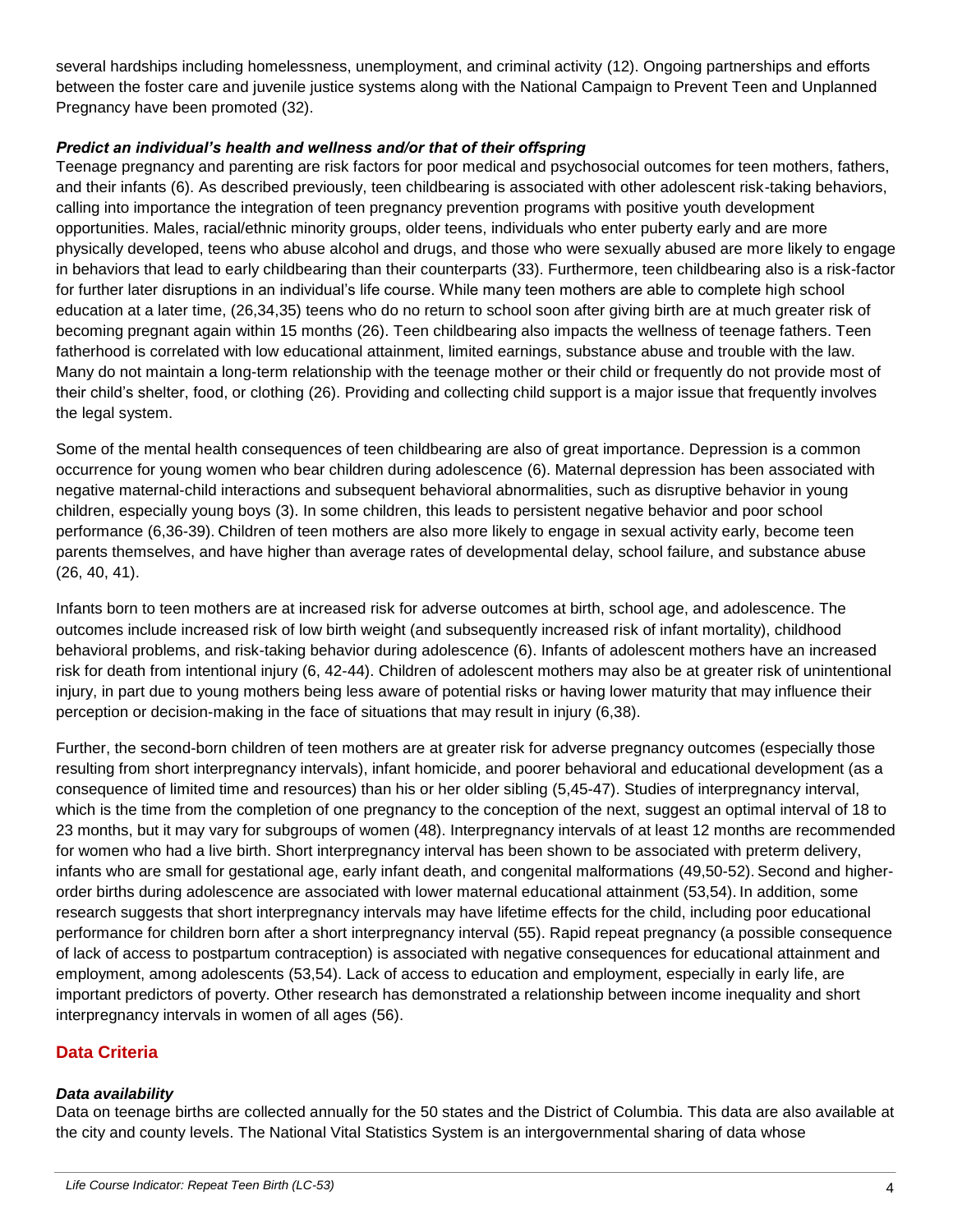relationships, standards, and procedures form the mechanism by which the National Center for Health Statistics (NCHS) collects and disseminates the nation's official vital statistics. Vital event data are collected and maintained by the jurisdictions that have legal responsibility for registering vital events; these entities provide the data via contracts to NCHS. Vital events include births, deaths, marriages, divorces, and fetal deaths. In the United States, legal authority for the registration of these events resides individually with the 50 states, two cities (Washington, DC, and New York City), and five territories (Puerto Rico, the Virgin Islands, Guam, American Samoa and the Commonwealth of the Northern Mariana Islands).

Vital Statistics data are available online in downloadable public use files, through pre-built tables in VitalStats, and through the ad-hoc query system CDC WONDER (Wide-ranging Online Data for Epidemiologic Research). Birth certificate data are available in WONDER for 1995-2010, and death certificate data by underlying cause of death (detailed mortality) are available for 1999-2010.

## *Data quality*

Standard forms for the collection of the data and model procedures for the uniform registration of the events are developed and recommended for State use through cooperative activities of the states and NCHS. As reported in the NCHS publication U.S. Vital Statistics System, Major Activities and Developments, 1950-1995, efforts to improve the quality and usefulness of vital statistics data are ongoing. NCHS uses techniques such as testing for completeness and accuracy of data, querying incomplete or inconsistent entries on records, updating classifications, improving timeliness and usefulness of data, and keeping pace with evolving technology and changing needs for data. Work with state partners to improve the timeliness of vital event reporting is ongoing, and NCHS is working closely with National Association of Public Health Statistics and Information Systems and the Social Security Administration to modernize the processes through which vital statistics are produced in the United States, including implementation of the 2003 revised certificates.

According to the National Vital Statistics Report Births: Final Data for 2011, 36 states, the District of Columbia, and two territories implemented the revised birth certificate as of Jan. 1, 2011. The jurisdictions implementing the revisions represent 83 percent of all 2011 U.S. births. The revised reporting areas are: California, Colorado, Delaware, the District of Columbia, Florida, Georgia, Idaho, Illinois, Indiana, Iowa, Kansas, Kentucky, Louisiana, Maryland, Michigan, Missouri, Montana, Nebraska, Nevada, New Hampshire, New Mexico, New York (including New York City), North Carolina, North Dakota, Ohio, Oklahoma, Oregon, Pennsylvania, South Carolina, South Dakota, Tennessee, Texas, Utah, Vermont, Washington, Wisconsin, Wyoming, Puerto Rico and the Northern Marianas. Two states, Massachusetts and Minnesota, and one territory, Guam, implemented the revised birth certificate in 2011, but after Jan. 1.

Both the numerator (number of repeat live births to teenage females) and denominator (number of live births to teenage females) of this indicator are derived from birth certificate records. An Indiana study reported high agreeability of the number of previous live births (Kappa=0.935) and maternal age (Kappa=0.994) between birth certificates and medical records (57). For these two variables, sensitivity, specificity, and positive predictive value were noted as "not applicable." Overall, the percent of repeat teen live births is an accurate measure.

#### *Simplicity of indicator*

The level of complexity in calculating and explaining this indicator is low. Repeat birth estimates are more often reported as percentages of live births to females aged 15 to 19 years than as rates (i.e. number of repeat births per 1,000 females aged 15 to 19 years). Data weighting, indexing, or adjustments are not required and the statistical formula is simple. Names and formula for this indicator may vary according to agency, organization, or group. For example, the Annie E. Casey Foundation (kidscount.org) defines this indicator as "Teen births to women who were already mothers" or "Births that were second or higher order births to mothers who were under the age of 20 at the time of the birth." Other measures of repeat teen pregnancy may exist. Nonetheless, this measure can be easily explained.

#### **References**

(1) Centers for Disease Control and Prevention. (2014). Winnable Battes. http://www.cdc.gov/winnablebattles/

(2) Kost, K., Henshaw, S. & Carlin, L. (2010). U.S. teenage pregnancies, births and abortions: National and state trends and trends by race and ethnicity. Available: [http://www.guttmacher.org/pubs/USTPtrends.pdf.](http://www.guttmacher.org/pubs/USTPtrends.pdf) Accessed: January 31, 2013.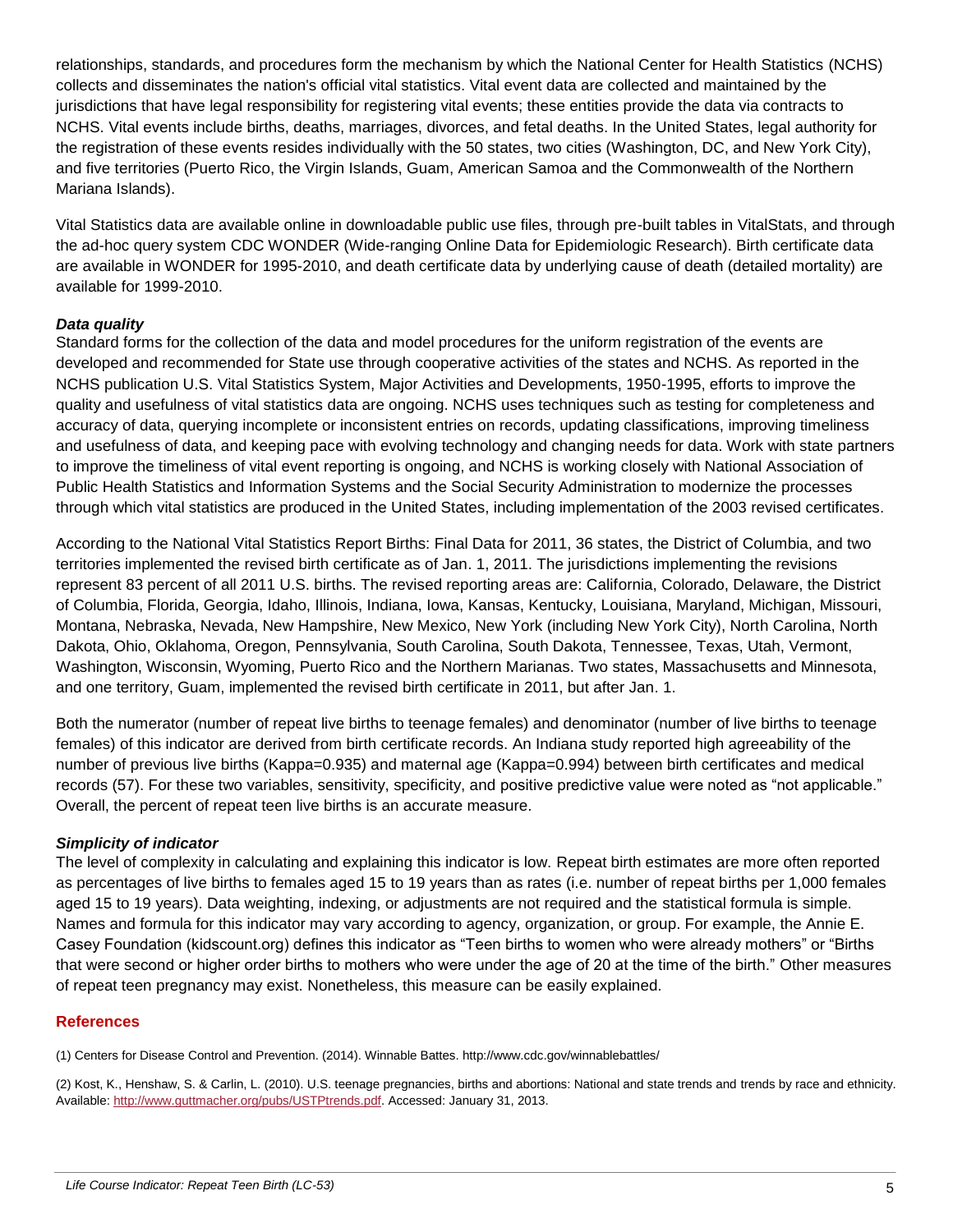(3) Hamilton, B. E., Martin, J. A., Ventura, S. J. (2012). Preliminary data for 2011. National vital statistics reports, 61(5). Hyattsville, MD: National Center for Health Statistics. Available: [http://www.cdc.gov/nchs/data/nvsr/nvsr61/nvsr61\\_05.pdf.](http://www.cdc.gov/nchs/data/nvsr/nvsr61/nvsr61_05.pdf) Accessed: Feb. 20, 2013

(4) Elfenbein, D. S. & Felice, M. E. (2003). Adolescent pregnancy. The Pediatric Clinics of North America, 50, 781-800.

(5) Meade, C. S. & Ickovics, J. R. (2005). Systematic review of sexual risk among pregnant and mothering teens in the USA: pregnancy as an opportunity for integrated prevention of STD and repeat pregnancy. Social Science & Medicine, 60, 661-678.

(6) Schelar, E., Franzetta, K., Manlove, J. (2007). Repeat teen childbearing: differences across states and by race and ethnicity. Research brief number: 2007-23. Washington, DC: Child Trends. Available: [http://www.childtrends.org/Files/Child\\_Trends-2007\\_10\\_25\\_RB\\_Repeat.pdf.](http://www.childtrends.org/Files/Child_Trends-2007_10_25_RB_Repeat.pdf) Accessed: Feb. 14, 2013.

(7) Klerman, L. V. (2004). Another chance: Preventing additional births to teen mothers. Washington, DC. The National Campaign to Prevent Teen Pregnancy. Available[: http://www.thenationalcampaign.org/resources/pdf/pubs/AnotherChance\\_FINAL.pdf.](http://www.thenationalcampaign.org/resources/pdf/pubs/AnotherChance_FINAL.pdf) Accessed: Feb. 20, 2013.

(8) Manlove, J., Mariner, C., & Papillo, A. R. (2000). Subsequent fertility among teen mothers: Longitudinal analyses of recent national data. Journal of Marriage and Family, 62(2), 430-448.

(9) Maynard, R. & Rangarajan, A. (1994). Contraceptive use and repeat pregnancies among welfare-dependent teenage mothers. Family Planning Perspectives, 26, 198-205.

(10) Salihu, H. M., August, E. M., Jeffers, D. F., et al. (2011). Effectiveness of a federal Healthy Start program in reducing primary and repeat teen pregnancies: our experience over the decade. Journal of Pediatric and Adolescent Gynecology, 24, 153-160.

(11) Buston, K., Williamson, L., & Hart, G. (2007). Young women under 16 years with experience of sexual intercourse: Who becomes pregnant? Journal of Epidemiology & Community Health, 61, 221-225.

(12) Raneri, L. G. & Wiemann, C. M. (2007). Social ecological predictors of repeat adolescent pregnancy. Perspectives on Sexual and Reproductive Health, 39, 39-47.

(13) Kirby, D. (1997). No easy answers. Research findings on programs to reduce teen pregnancy. Washington, DC: The National Campaign to Prevent Teen Pregnancy.

(14) Tamburlini, G. (2004). Promoting equity in health. Health Policy and Development, 2(3), 186-191.

(15) Martinez, G., Copen, C. E., & Abma, J. C. (2011). *Teenagers in the United States: Sexual activity, contraceptive use, and childbearing, 2006-2010 National Survey of Family Growth*: National Center for Health Statistics. Vital and Health Statistics 23(31). Available [http://www.cdc.gov/nchs/data/series/sr\\_23/sr23\\_031.pdf.](http://www.cdc.gov/nchs/data/series/sr_23/sr23_031.pdf) Accessed: Feb. 14, 2013.

(16) Penman-Aguilar, A., Carter, M., Snead, M. C., Kourtis, A. P. (2013). Socioeconomic disadvantage as a social determinant of teen childbearing in the U.S. Public Health Reports, Supplement, 128, 5-22.

(17) Moore, K. A., Sugland, B. W., Blumenthal, C., Glei, D., Snyder, N. (1995). Adolescent Pregnancy Prevention Programs: Interventions and Evaluations. Washington, DC. Available[: http://www.childtrends.org/Files//Child\\_Trends-1995\\_01\\_01\\_ES\\_AdolPregPrevProg.pdf.](http://www.childtrends.org/Files/Child_Trends-1995_01_01_ES_AdolPregPrevProg.pdf) Accessed: Feb. 15, 2013.

(18) National Campaign to Prevent Teen and Unplanned Pregnancy (2014). Counting it up: The public costs of teen childbearing. Available: https://thenationalcampaign.org/resource/public-costs-teen-childbearing-united-states. Accessed: Aug. 22, 2014..

(19) American College of Obstetrics and Gynecologists (2007). Strategies for adolescent pregnancy prevention. Washington, DC. Available: [http://www.acog.org/~/media/Departments/Adolescent%20Health%20Care/StrategiesForAdolescentPregnancyPrevention.pdf.](http://www.acog.org/~/media/Departments/Adolescent%20Health%20Care/StrategiesForAdolescentPregnancyPrevention.pdf) Accessed: Feb. 6, 2013.

(20) National Campaign to Prevent Unplanned and Teen Pregnancy (2004). Science Says: Another chance: Preventing additional births to teen Mothers, no.10. Available[: http://www.thenationalcampaign.org/resources/pdf/SS/SS10\\_AnotherChance.pdf.](http://www.thenationalcampaign.org/resources/pdf/SS/SS10_AnotherChance.pdf) Accessed: Feb. 6, 2013.

(21) Centers for Disease Control and Prevention (2011). At A Glance 2011. Teen Pregnancy: Improving the Lives of Young People and Strengthening Communities by Reducing Teen Pregnancy. Available: http://www.cdc.gov/chronicdisease/resources/publications/aag/pdf/2011/Teen-Pregnancy-AA [2011\\_508.pdf.](http://www.cdc.gov/chronicdisease/resources/publications/aag/pdf/2011/Teen-Pregnancy-AAG-2011_508.pdf) Accessed: Feb. 6, 2013.

(22) Manlove, J., Terry-Humen, E., Romano Papillo, A., et al. (2002). Preventing teenage pregnancy, child-bearing, and sexually transmitted disease: what the research show. American Teen Series Research Brief. Washington, DC: Child Trends.

(23) Olds, D. L., Henderson, C. R. Kitzman, H. J., et al. (1999). Prenatal and infancy home visitation by nurses: Recent findings. The Future of Children, 9(1), 44-65.

(24) Thomas, A. (2012). Policy Solutions for Preventing Unplanned Pregnancy. Washington, DC. Available: [http://www.brookings.edu/reports/2012/03\\_unplanned\\_pregnancy\\_thomas.aspx.](http://www.brookings.edu/reports/2012/03_unplanned_pregnancy_thomas.aspx) Accessed: Feb. 14, 2013.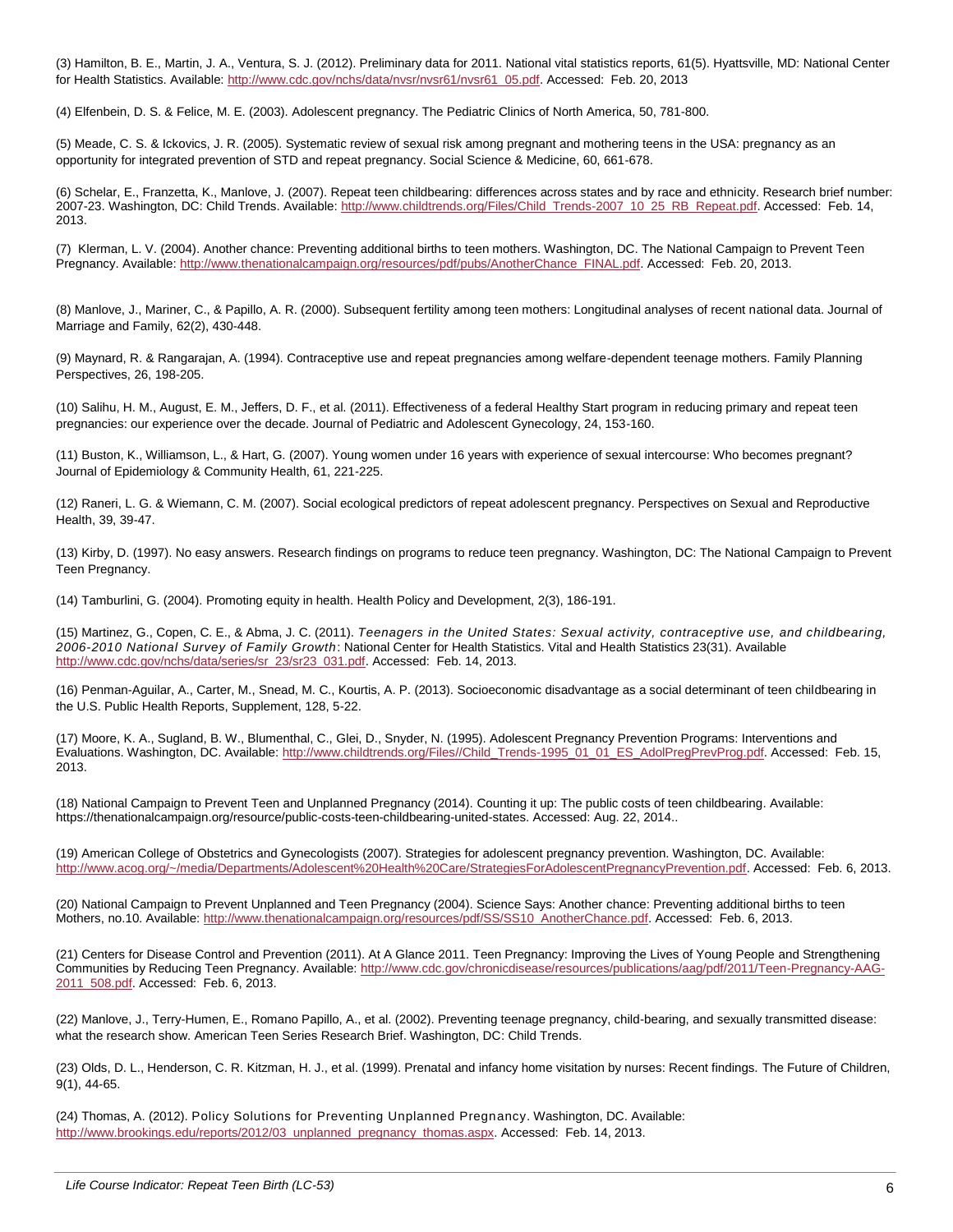(25) English, A. (2010). The Patient Protection and Affordable Care Act of 2010: How does it help adolescents and young adults? : Center for Adolescent Health & the Law, National Adolescent Health Information and Innovation Center. Available: [http://nahic.ucsf.edu/wp](http://nahic.ucsf.edu/wp-content/uploads/2011/02/HCR_Issue_Brief_Aug2010_Final_Aug31.pdf)[content/uploads/2011/02/HCR\\_Issue\\_Brief\\_Aug2010\\_Final\\_Aug31.pdf.](http://nahic.ucsf.edu/wp-content/uploads/2011/02/HCR_Issue_Brief_Aug2010_Final_Aug31.pdf) Accessed: Feb. 14, 2013.

(26) South Carolina Department of Health and Human Services (2012). Medicaid Bulletin: Long Acting Birth Control Device Provided in Hospital Setting. Columbia, South Carolina. Available[: https://www.scdhhs.gov/sites/default/files/BirthControlDevices.pdf. Accessed Aug. 22,](https://www.scdhhs.gov/sites/default/files/BirthControlDevices.pdf.%20Accessed%20August%2022) 2014.

(27) National Conference of State Legislatures(2009). Teen pregnancy prevention; Making a difference for at-risk populations. Washington, DC. Available: [http://www.ncsl.org/documents/health/teenpregnancy09.pdf.](http://www.ncsl.org/documents/health/teenpregnancy09.pdf) Accessed: Feb. 6, 2013.

(28) Gavin, N. I., Kuo, M., Adams, E. K., Ayadi, M. F., Gilbert, B. C. (2005). Medicaid service use and program costs for pregnant teens. Expert Reviews of Pharmacoeconomics & Outcomes Research.

(29) Guttmacher Institute(2013). State policies in brief: Medicaid family planning eligibility expansions. Available: [http://www.guttmacher.org/statecenter/spibs/spib\\_SMFPE.pdf.](http://www.guttmacher.org/statecenter/spibs/spib_SMFPE.pdf) Accessed: Feb. 6, 2013.

(30) Health Resources and Services Administration. Maternal, Infant, and Early Childhood Home Visiting Program. Available: [http://mchb.hrsa.gov/programs/homevisiting/.](http://mchb.hrsa.gov/programs/homevisiting/) Accessed: Feb. 25, 2013.

(31) Advocates for Youth (2009). Science and success: Programs that work to prevent subsequent pregnancy among adolescent mothers. Washington, DC. Available: [http://www.advocatesforyouth.org/storage/advfy/documents/sspregnancies.pdf.](http://www.advocatesforyouth.org/storage/advfy/documents/sspregnancies.pdf) Accessed: Feb. 6, 2013.

(32) The National Campaign to Prevent Teen and Unplanned Pregnancy (2009). Critical judgment: How juvenile and family court judges can help prevent teen and unplanned pregnancy. Washington, DC. Available: [http://www.thenationalcampaign.org/fostercare/resources\\_pubs.aspx.](http://www.thenationalcampaign.org/fostercare/resources_pubs.aspx) Accessed: Feb. 6, 2013.

(33) Manlove, J., Terry-Humen, E., Romano Papillo, A., et al. (2002). Preventing teenage pregnancy, child-bearing, and sexually transmitted disease: what the research shows. American Teen Series Research Brief. Washington, DC: Child Trends. Available: [http://www.childtrends.org/files/k1brief.pdf.](http://www.childtrends.org/files/k1brief.pdf) Accessed: Mar. 4, 2013.

(34) Klepinger, D. H., Lundberg, S., & Plotnick, R. D. (1995). Adolescent fertility and the educational attainment of young women. Family Planning Perspectives, 27(1), 23-28.

(35) Hofferth, S. L., Reid, L., & Mott, F. L. (2001). The effects of early childbearing on schooling over time. Family Planning Perspectives, 33(6), 259-267.

(36) Leadbeater, B. J., Bishop, S. J., & Raver, C. C. (1996). Quality of mother-toddler interactions, maternal depressive symptoms, and behavior problems in preschoolers of adolescent mothers. Developmental Psychology, 32(2), 280-288.

(37) Spicker, S. J., Larson, N. C., Lewis, S. M., et al. (1999). Developmental trajectories of disruptive behavior problems in preschool children of adolescent mothers. Child Development, 70(2), 443-458.

(38) Hubbs-Tait, L., Osofsky, J. D., Hann, D. M., et al. Predicting behavior problems and social competence in children of adolescent mothers (1994). Family Relations, 43, 439-446.

(39) Hubbs-Tait, L., Hughes, K. P., Culp, A. M., et al. (1996). Children of adolescent mothers: attachment representation, maternal depression, and later behavior problems. American Journal of Orthopsychiatry, 66(3), 416-426.

(40) Committee on Adolescence (1999). American Academy of Pediatrics. Adolescent Pregnancy-Current Trends and Issues: 1998. Pediatrics, 103(2), 516-520.

(41) Substance Abuse and Mental Health Services Administration, Center for Behavioral Health Statistics and Quality (2011). The NSDUH Report: Substance use among young mothers. Rockville, MD. Available[: http://www.samhsa.gov/data/2k11/WEBSR196YoungMothers/YoungMothersHTML.pdf](http://www.samhsa.gov/data/2k11/WEBSR196YoungMothers/YoungMothersHTML.pdf) . Accessed: Feb. 25, 2013.

(42) Siegel, C. D., Graves, P., Maloney, K., et al. (1996). Mortality from intentional and unintentional injury among infants of young mothers in Colorado, 1986 to 1992. Archives of Pediatrics & Adolescent Medicine, 150, 1077-1083.

(43) Stier, D. M., Leventhal, J. M., Berg, A. T., et al. (1993). Are children born to young mothers at increased risk of maltreatment? Pediatrics, 91, 642- 643.

(44) Buschholz, E. S. & Korn-Bursztyn, C. (1993). Children of adolescent mothers: are they at increased risk for abuse? Adolescence, 28(110), 361-382.

(45) Cowden, A. J. & Funkhouser, E. (2001). Adolescent pregnancy, infant mortality, and source of payment for birth: Alabama residential live births, 1991 – 1994. Journal of Adolescent Health, 29, 37-45.

(46) Overpeck, M. D., Brenner, R. A., Trumble, A. C., et al. (1998). Risk factors for infant homicide in the United States. New England Journal of Medicine, 339(17), 1211-1216.